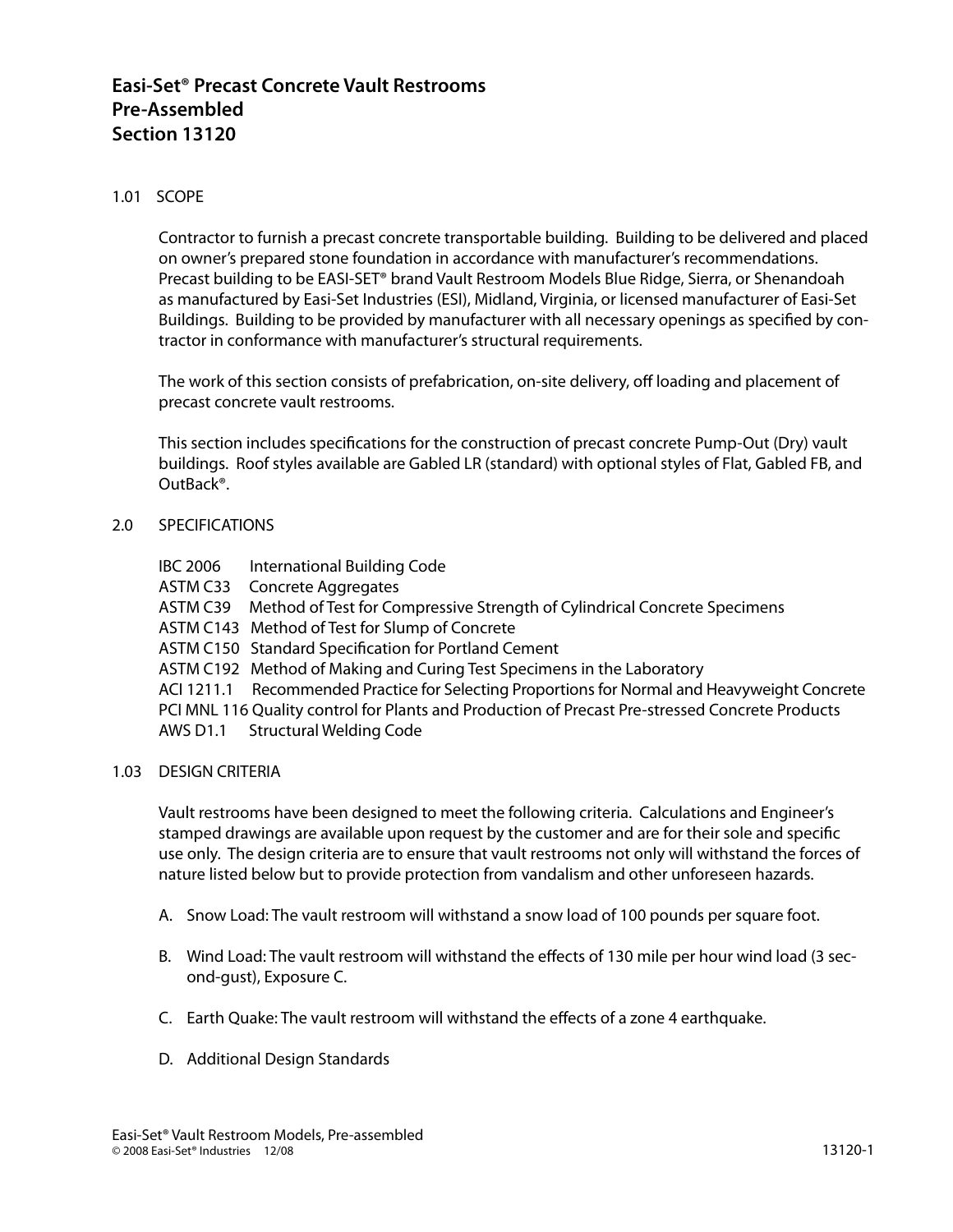- 1. The vault restroom is designed to meet the requirements of the Americans with Disabilities Act Requirements and Uniform Federal Accessibility Standard including as of the date of these specifications.
- 2. The vault restroom incorporates all design aspects of Sweet Smelling Technology (SST) as outlined by Brian Cook for the U. S. Forest Service. ("In Depth Design and Maintenance Manual for Vault Toilets" – July 1991 – Publication No. 9123 1601) SST equals Fresh Air Naturally (FAN) by Easi-Set Industries.
- 3. The vault restroom has a one-piece vault unit to support the building, screen area and snow loads evenly. The vault restroom has a one piece floor unit with a 150 psf load capacity to withstand transportation stresses.
- E. Tolerances: Tolerances will be within the limits as dictated by the PCI Quality Control and Assurance Manual.

# 4.0 MATERIALS

- A. Concrete General, This concrete mix design is designed to ACI 211.1 to produce concrete of good workability. Mix #7.25 R – 1 cubic yard. Ave. 28 day strength 5,000 psi
	- 1. Cement will be low alkali type I-II or type III conforming to ASTM C-150
	- 2. Coarse aggregates used in the concrete mix design will conform to ASTM C33 with the designated size of coarse aggregate #67
	- 3. Minimum water/cement ratio will not exceed 0.40. Slump will not exceed 5".
	- 4. Air-entrained admixtures will conform to ASTM C260. Water reducing admixtures will conform to ASTM C494, Type A. Plasticizing admixtures will conform to ASTMC 1017. Other admixtures will not be used without customer approval.
- B. Colored Concrete: Concrete colorized by proprietary methods. Color additives, if required will conform to ASTM C979. A 6" x 12" x 2" color sample will be available for customer approval.
	- 1. The following will contain colored concrete, if required:
		- a. Toilet building roof panels
		- b. Building walls
		- c. Screen panels
		- d. The sample brand and type of color additive will be used throughout the manufacturing process.
		- e. All ingredients will be weighed and the mixing operation will be adequate to ensure uniform dispersion of the color.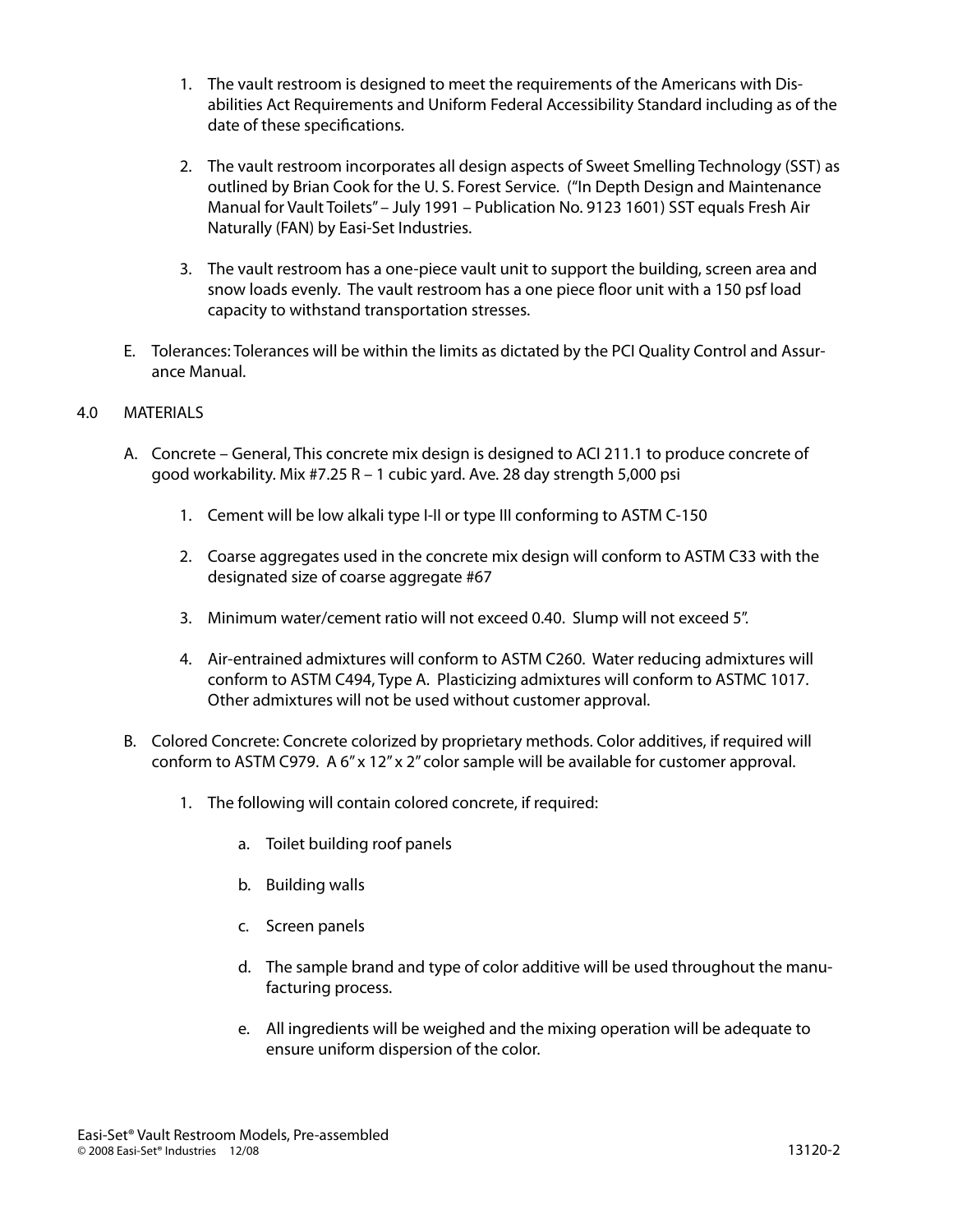## C. Cold Weather Concrete

- 1. Cold weather concrete placement will be in accordance with ACI 306.
- 2. Concrete will not be placed if ambient temperature is expected to be below 35° Fahrenheit during the curing period unless heat is readily available to maintain the surface temperature of the concrete at least 45° Fahrenheit.
- 3. Materials containing frost or lumps of frozen materials will not be used.
- D. Hot Weather Concrete: The temperature of the concrete will not exceed 80° Fahrenheit. At the time of placement and when the ambient temperature reaches 90° Fahrenheit. The concrete will be protected with moist covering.
- E. Concrete Reinforcement
	- 1. All reinforcing steel will conform to ASTM A615. All welded wire fabric will conform to ASTM A185.
	- 2. All reinforcement will be new, free of dirt, oil, paint, grease, loose mill scale, loose or thick rust when placed.
	- 3. Details not shown on drawings or specified will be to ACI 318.
	- 4. Steel reinforcement will be centered in the cross-sectional area of the walls and will have at least 1" of cover on the under surface of the floor and roof.
	- 5. The maximum allowable variation for center-center spacing of reinforcing steel will be  $\frac{1}{2}$ .
	- 6. Full lengths of reinforcing steel will be used when possible.
	- 7. Reinforcing bars will be bent cold.
	- 8. Diagonal reinforcement will be placed around all openings.
	- 9. Post Tensioning Strand: 41K Polystrand CP50, .50, 270 KSI, 7-wire strand, greased plastic sheath, (ASTM A416), roof and floor to be each post-tensioned by a single, continuous tendon. Said tendon shall form a substantially rectangular configuration having gently curving corners wherein the positioning of the cable member results in a pattern of one or more loops and a bisecting of the loop(s). The cable member starts from one corner of the concrete building panel, forms a gentle perimeter loop(s) returning to a point where the cable member entered the concrete building panel. The tendon then turns 90° and follows the cable member(s) to a point midway along the "Y" axis of the concrete building panel and then turns 90 ° along the "X" axis of the concrete building panel. This bisects the concrete building panel and crosses the opposite parallel portion of the cable member and exits from an adjacent side of the concrete building panel.

If post-tensioning is not used in the roof panel, the following guidelines must be followed to ensure a watertight roof design.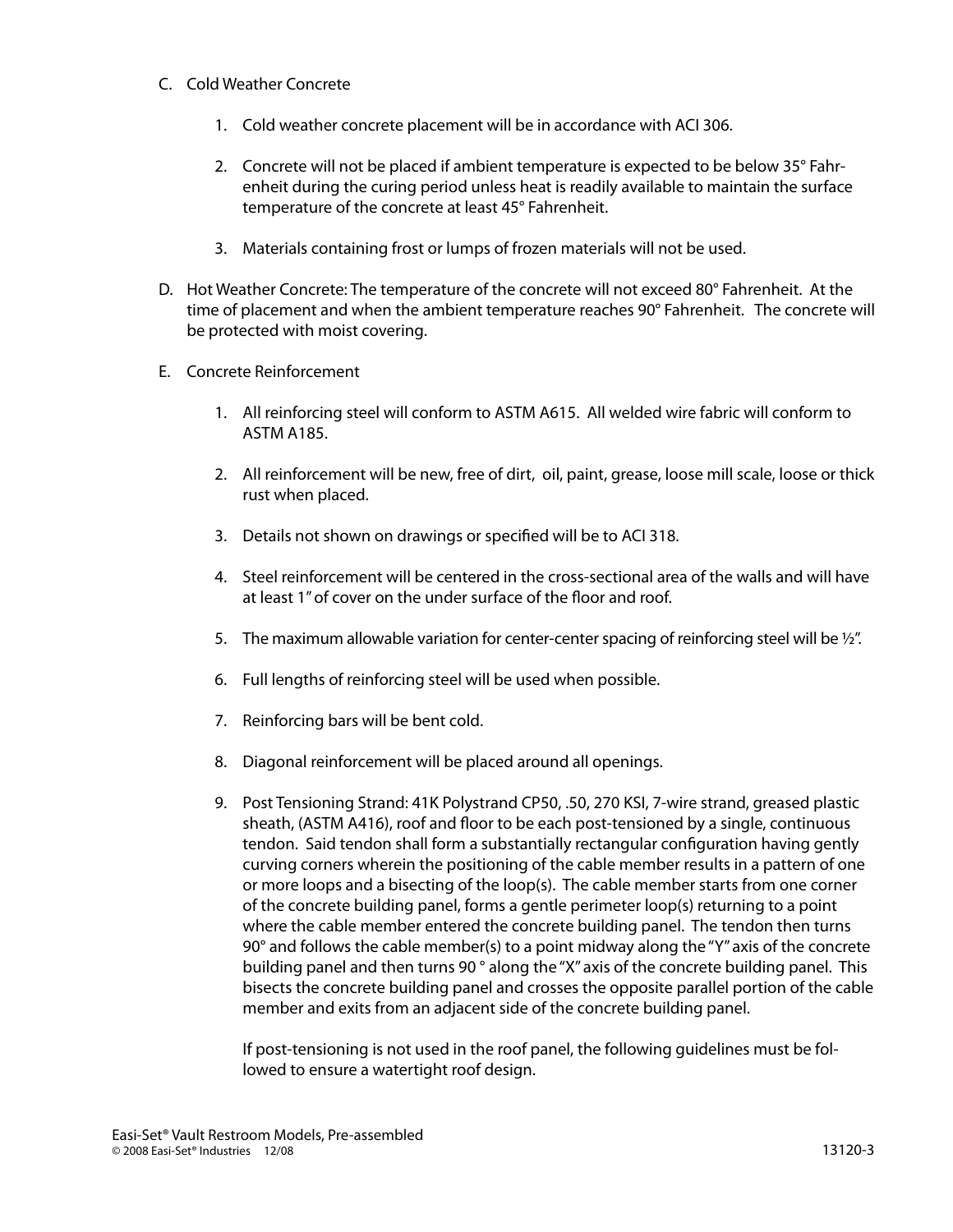The entire precast concrete roof panel surface must be cleaned and primed with a material that prepares the concrete surface for proper adherence to the coating material.

The entire precast concrete roof panel surface shall be sealed with a .045 EPDM continuous membrane cemented to the concrete with a compound designed for this purpose.

- F. Sealers and Curing Compounds
	- 1. Curing compounds, if used, will be odorless, complying with ASTM C309 type I or I-D.
	- 2. Weatherproofing sealer for exterior of building will be clear, low gloss, water based acrylic sealer (Dayton-Superior J-24).
- G. Caulking, Grout, Adhesive and Sealer
	- 1. All caulking will remain flexible and non-sag at temperatures from 50 to 140 ° Fahrenheit.
	- 2. Interior joints will be caulked with white "Sidewinder" by DAP, or equal.
	- 3. Exterior joints will be caulked with a siliconized acrylic caulk that closely matches the exterior concrete color (by GE Sealants). Roof ridge will be 100% silicone caulk (also by GE Sealants), or equals.
	- 4. Epoxy concrete adhesive will be two components rigid, non sag gel adhesive for bonding to dry or damp surfaces, moisture insensitive.
	- 5. Portland cement mortar will consist of one part Portland cement, three parts sand and enough water to make a workable mixture.

## H. Paint

- 1. All paints and materials will conform to all Federal specifications or be similar "top-ofthe-components". Paints will be lead free.
	- a. Inside concrete surfaces
		- I. Interior floors will be a 2-part water based epoxy (AQUA TILE by INSL-X). The color will be gray.
		- II. Interior walls and ceiling will be a 100% acrylic emulsion, Mirrorlac-WB DP84XX by DEVOE/GLIDDEN, or equal. The color will be white.
	- b. Metal surfaces both inside and out.
		- I. Primer and enamel Mirrorlac DP85XX by DEVOE/GLIDDEN or equal.
	- c. Exterior concrete surfaces
		- I. Exterior slab will be clear sealer
		- II. Exterior walls will be a pure acrylic water repellent penetrating stain in the same color as the walls followed by a clear acrylic sealer, or equal.
		- III. Simulated shake roofs will receive a heavy coat of stain and sealer.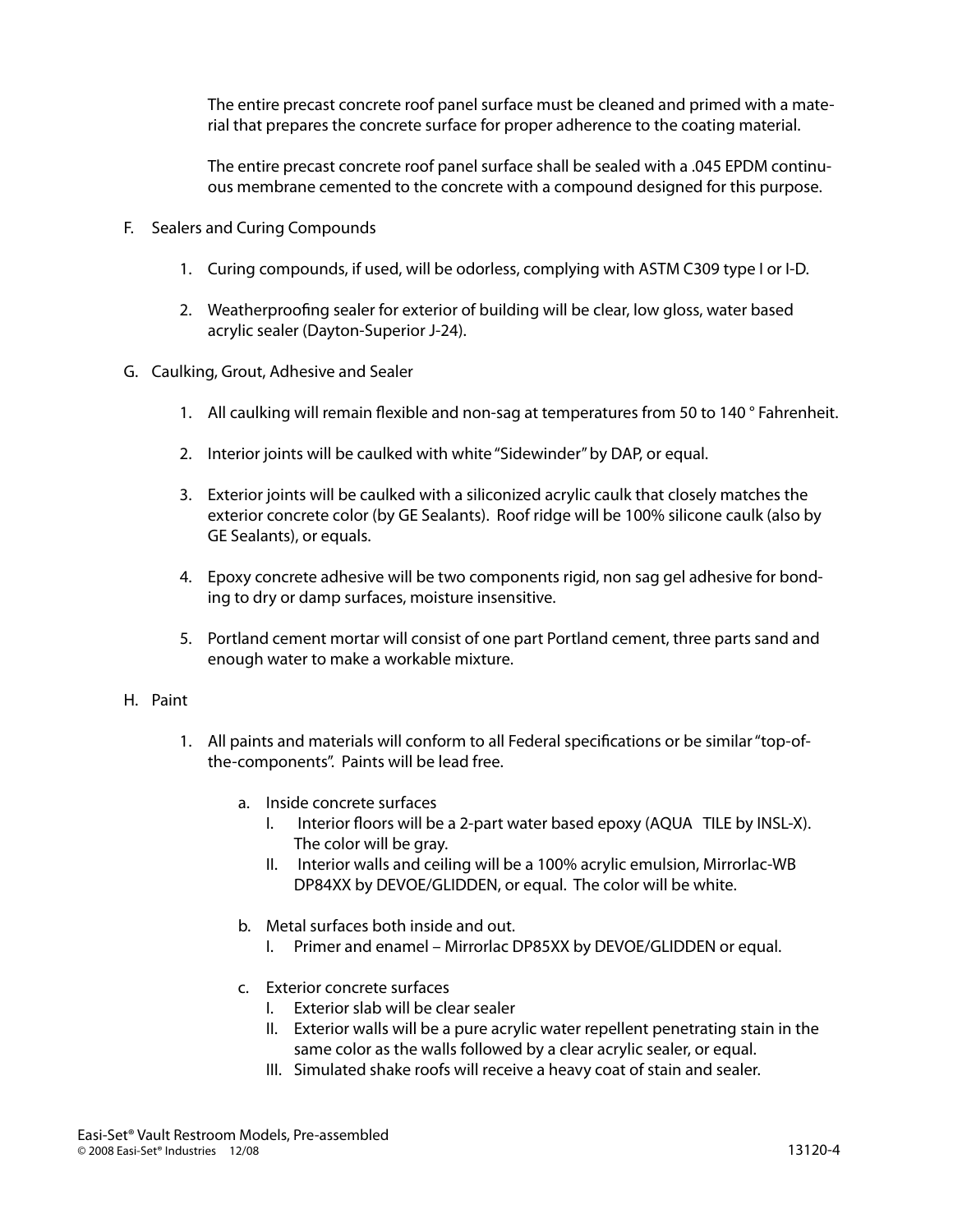- I. Grab bars
	- 1. Stainless steel tubing, 1-1/2 inch outside diameter mounted 1-1/2 inches from wall, 18 gauge, type 304 stainless steel concealed screw-mounting flanges, Bobrick series B-6806, 888-610-8889, or approved equal.
- J. Toilet Paper Dispenser
	- 1. Bar-type toilet paper dispenser shall be constructed of stainless steel with satin finish or steel with glossy white enamel finish with neoprene sleeve, designed to hold three standard rolls of toilet paper. Holder shall not prevent the free turning of the paper rolls. The dispenser shall be manufactured by Romtec, Inc., 18240 N. Bank Road, Roseburg, Oregon 97470, 541-496-3541 or approved equal.
- K. Optional Wet Flush Facility: Standard stainless steel fixture and accessory package to be furnished by Murdcock Super Secure (Acorn Mfg) or as listed below approved equal or owner's choice.
	- 1. Waste and vent piping: ABS or PVC plastic.
	- 2. Water piping: Copper tubing Type L, hard drawn. Provide a gate or ball valve at the inlet end of the water line. Size water lines to provide proper flushing action based on a nominal water pressure of 40 psi.
	- 3. Provide a main shut-off valve and drain in the service area.
	- 4. Toilet (water closet) and seat and urinal (if provided): Type 304 stainless steel, wall hung, with siphon jet action. Provide back spud for concealed flush valve connection, or approved equal, or owner's choice.
	- 5. Flush valve: Concealed closet flush-o-meter constructed of rough brass with water saver flow of 1.6 gallons per flush. Furnish valve with integral vacuum breaker and wall mounted push button.
	- 6. Lavatory: Type 304 stainless steel, 20 inches wide x 18 inches front to back x 6 inches deep, or approved equal or owner's choice.
	- 7. Faucet: Self-closing water set with indexed push button.
	- 8. Hose bib: Provide single unit in the service area.
	- 9. Floor drains: Provide a floor drain in each room of the toilet building.

## L. Electrical

- A. Provide a 100-amp breaker panel in the service area.
- B. Wire: Copper.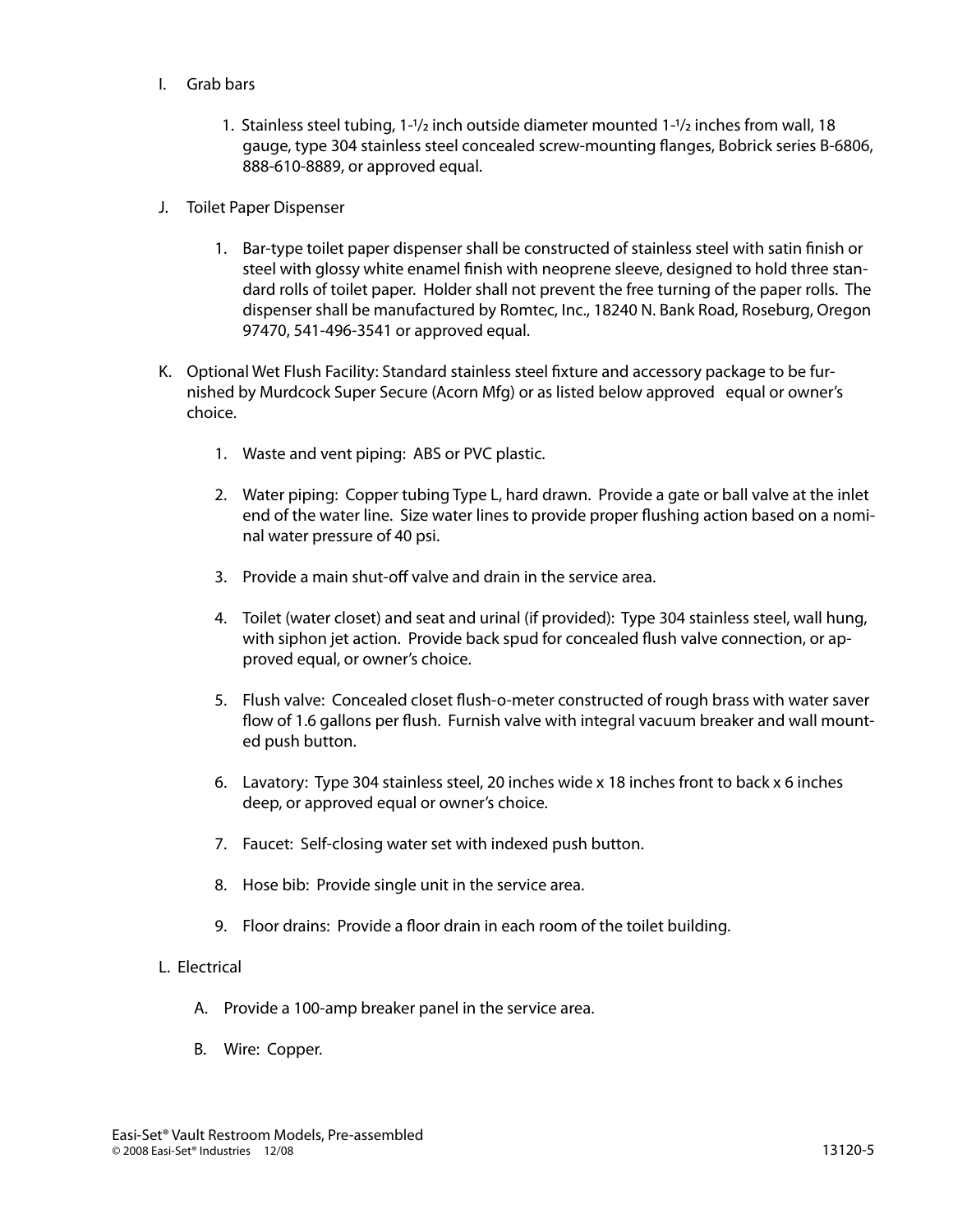# C. Light fixtures:

- 1. Service area: 2 each, 4-foot ceiling mounted fluorescent, switch and motion detector controlled.
- 2. Toilet rooms: Motion detector that activates fluorescent fixtures in service area.
- 3. Outdoor: 35-watt high-pressure sodium, cast aluminum case, rated for outdoor use, photocell activated.
- 4. Hand dryer: Air compression type with remote motor unit. Push button switch located in cast nozzle housing with flexible hose connecting blower motor, housing and nozzle. Power input 120VAC, 7A (non-heated air).
- M. Toilet Riser (Dry): Toilet riser will be 18" high, white cross linked polyethylene, with heavy duty seat and lid, manufactured by Romtec, Roseburg, OR.
- N. Steel Doors
	- 1. Doors will be flush panel type 1-3/4" thick, minimum 18 gauge prime coated steel panels with minimum 16 gauge internal bracing channels with honeycomb core. Doors to be galvanized steel.
	- 2. Door frames will be knockdown or welded type, single rabbet, minimum 16 gauge prime coated steel width to suit wall thickness. Three (3) rubber door silencers will be provided on latch side of frame.
- O. Door Hinges: Door hinges will be 3 per door with dull chrome plating 4  $\frac{1}{2}$ " x 4  $\frac{1}{2}$ ", adjustable tension automatic-closing for each door.
- P. Lockset
	- 1. Lockset will meet ANSI AI 56.2 Series 4000, Grade 1 cylindrical lockset for exterior doors.
	- 2. Lever handle both inside and out.
	- 3. Either handle operates latch unless outside handle is locked by inside push-button.
	- 4. Push-button will automatically release when inside lever handle is turned or door is closed.
	- 5. Emergency slot on exterior so door can be unlocked from the outside with a coin, screwdriver, and etc.
	- 6. Inside lever always active.
	- 7. U. S. 26D finish.
- Q. Door or Wall Louvers: Door louver will be fixed, inverted split Y, non-vision, 18 gauge cold rolle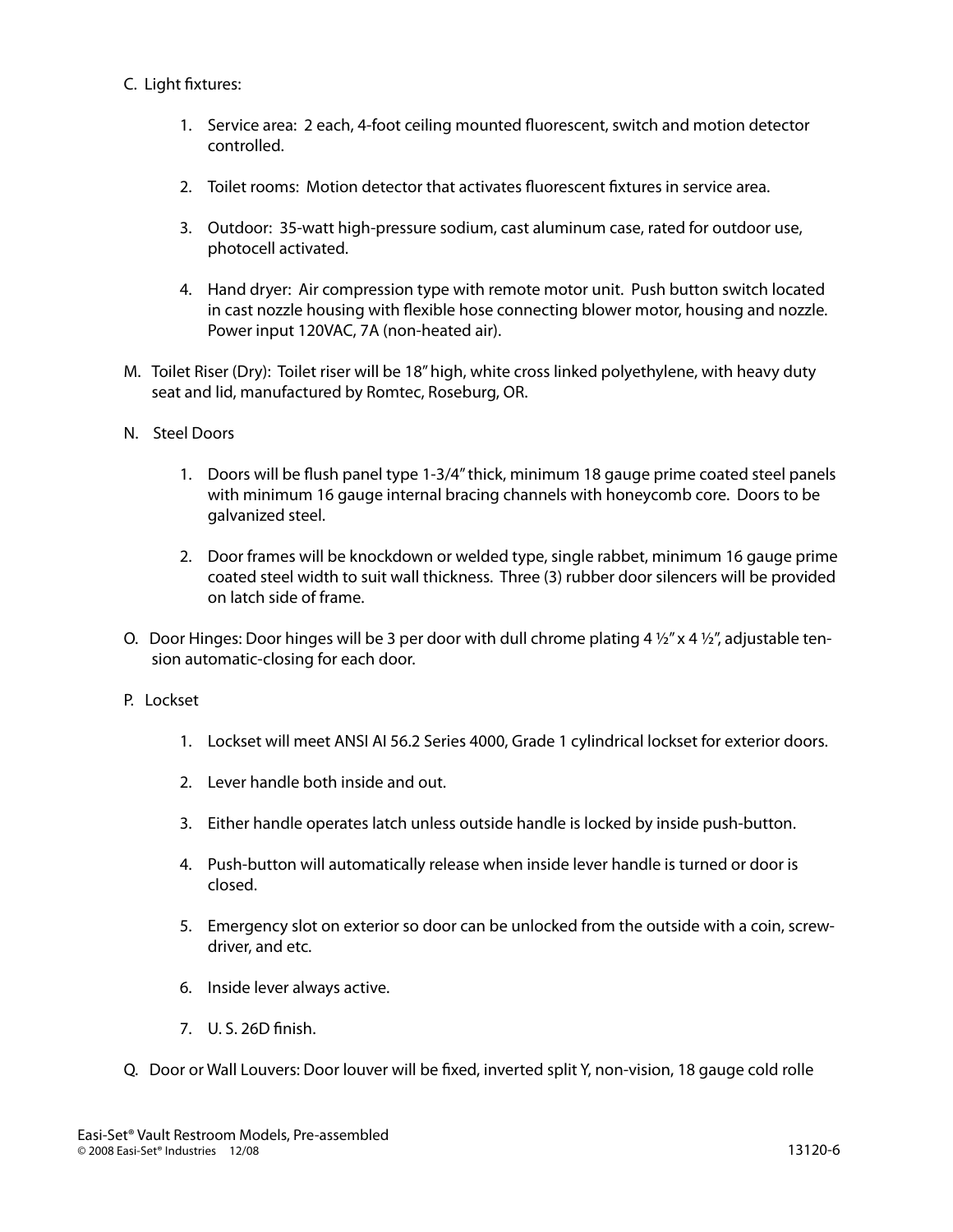steel with a factory prime coat equal to FDLS series.

Wall louver (if requested) will be HEAVY DUTY KICK PROOF VENT by Romtec, Roseburg, OR.

- R. Doorstop: Door stop will have a cast metal base, U. S. 26D finish with gray rubber 2-3/8" diameter bumper with a 1" projection.
- S. Double Coat Hook: Coat hooks will be constructed of solid brass with a brushed chrome finish. Hooks will be side by side "ram horn" style with minimal projection for safety.
- T. Door Sweep: Door sweep will be provided at the bottom of door and will be an adjustable brush type.
- U. Windows and Vault Cleanout Cover
	- 1. Windows and cleanout cover frames will be constructed from steel.
	- 2. Window glazing will be ¼" thick LEXAN polycarbonate.
	- 3. Plate for vault cleanout cover will be ¼" thick diamond plate steel. Lid will be configured so that it can be locked with a padlock. Lid will be designed to resist surface runoff penetration into the vault. A neoprene gasket will be provided around the entire perimeter of the lid to provide an airtight seal.
- V. Vault Liner: The vault shall include a one-piece 0.187" thick LDPE plastic liner by RMI Manufacturing, Caldwell, ID or equal approved coatings as outlined in the ("In Depth Design and Maintenance Manual for Vault Toilets" – July 1991 – Publication No.. 9123 1601) or approved equals.

# 5.0 MANUFACTURE

- A. Mixing and Delivery of Concrete: Mixing and delivery of concrete will be in accordance with ASTM C94, section 10.6 through 10.9 with the following additions.
	- 1. Aggregate and water will be adjusted to compensate for differences in the saturated surface-dry conditions.
	- 2. Concrete will be discharged as soon as possible after mixing is complete. This time will not exceed 30 minutes.
- B. Placing and Consolidating Concrete: Concrete will be consolidated by the use of mechanical vibrators. Vibrations will be sufficient to accomplish compaction but not to the point that segregation occurs.
- C. Finishing Concrete
	- 1. Interior floor and exterior slabs will be floated and troweled until all marks are removed. A light broom finish will be applied to the exterior and interior slabs for a non-slip finish.
	- 2. All exterior building walls and exterior screen walls will be a barnwood texture, unless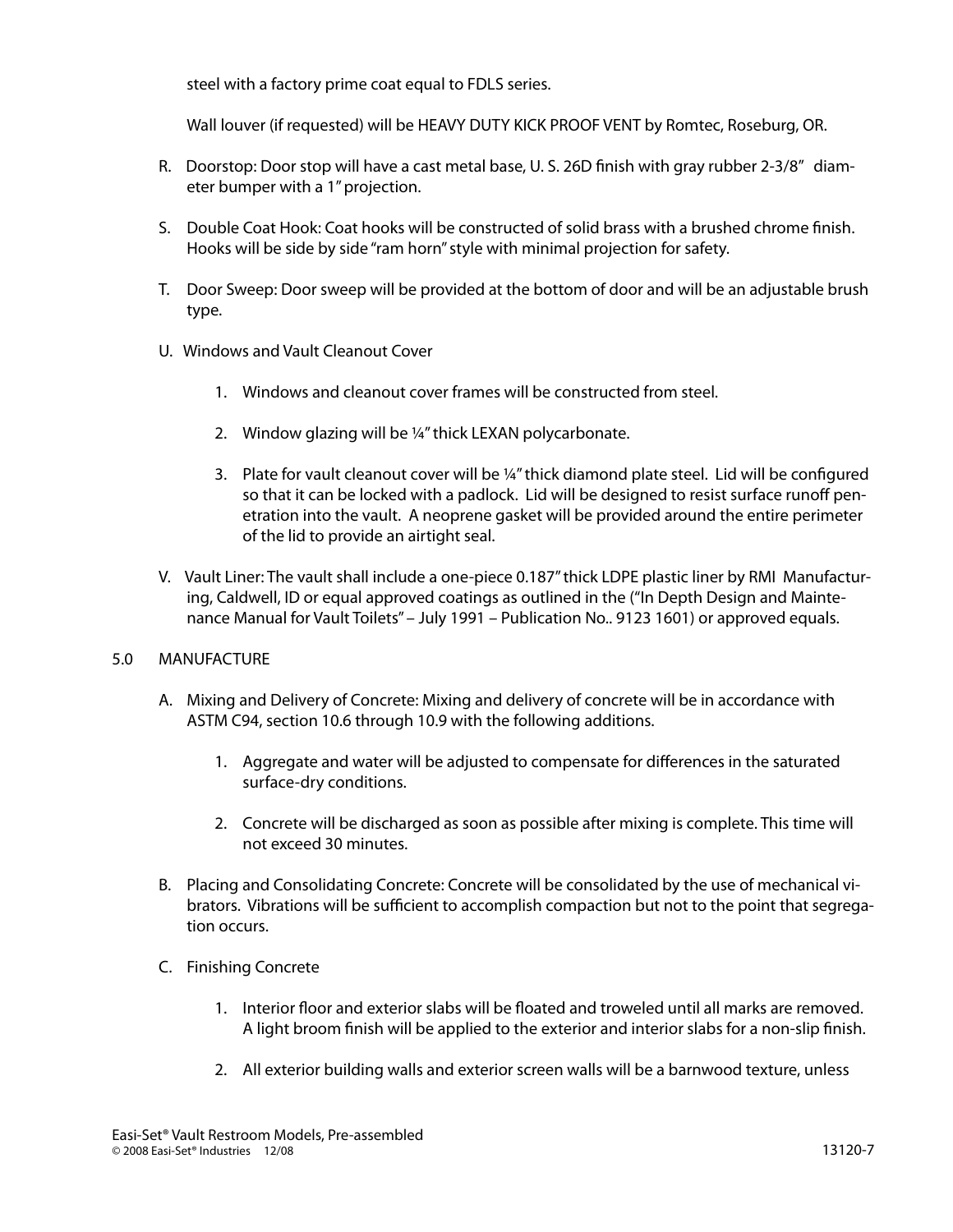otherwise specified.

- 3. All exterior surfaces of the roof panels will be cast to simulate a cedar shake roof, unless otherwise specified. The underside of the overhang will have a smooth finish.
- D. Cracks and Patching
	- 1. Cracks in concrete components that are judged to affect the structural integrity of the building will be rejected.
	- 2. Small holes, depressions and rock pockets will be patched with a suitable material. The patch will match the color, finish and texture of the surrounding surface.
	- 3. Patching will not be allowed on defective areas if the structural integrity of building is affected.
- E. Curing and Hardening Concrete
	- 1. Concrete surfaces will not be allowed to dry out from exposure to hot, dry weather during the initial curing period.
	- 2. Curing compounds will not be used on interior walls as they will prevent paint adhesion.

#### 6.0 FINISHING AND FABRICATION

- A. Structural Joints
	- 1. All welding will be by Certified Welders only (in accordance with AWS D1.1).
	- 2. Wall components will be joined together with 2 welded plate pairs at each joint. Weld plates will be anchored into the concrete panels and welded together with a continuous weld.
	- 3. Walls and roof will be joined with weld plates, at each building corner
	- 4. The joint between the floor slab and walls will be joined with a grout mixture on the inside, a matching colored caulk on the outside and two weld plates per wall.
- B. Painting
	- 1. An appropriate curing time will be allowed before paint is applied to concrete.
	- 2. Some applications may require acid etching. A 30% solution of hydrochloric acid will be used, flushed with water and allowed to thoroughly air dry.
	- 3. Painting will not be done outside in cold, frosty or damp weather.
	- 4. Painting will not be done outside in winter unless the temperature is 50° Fahrenheit or higher.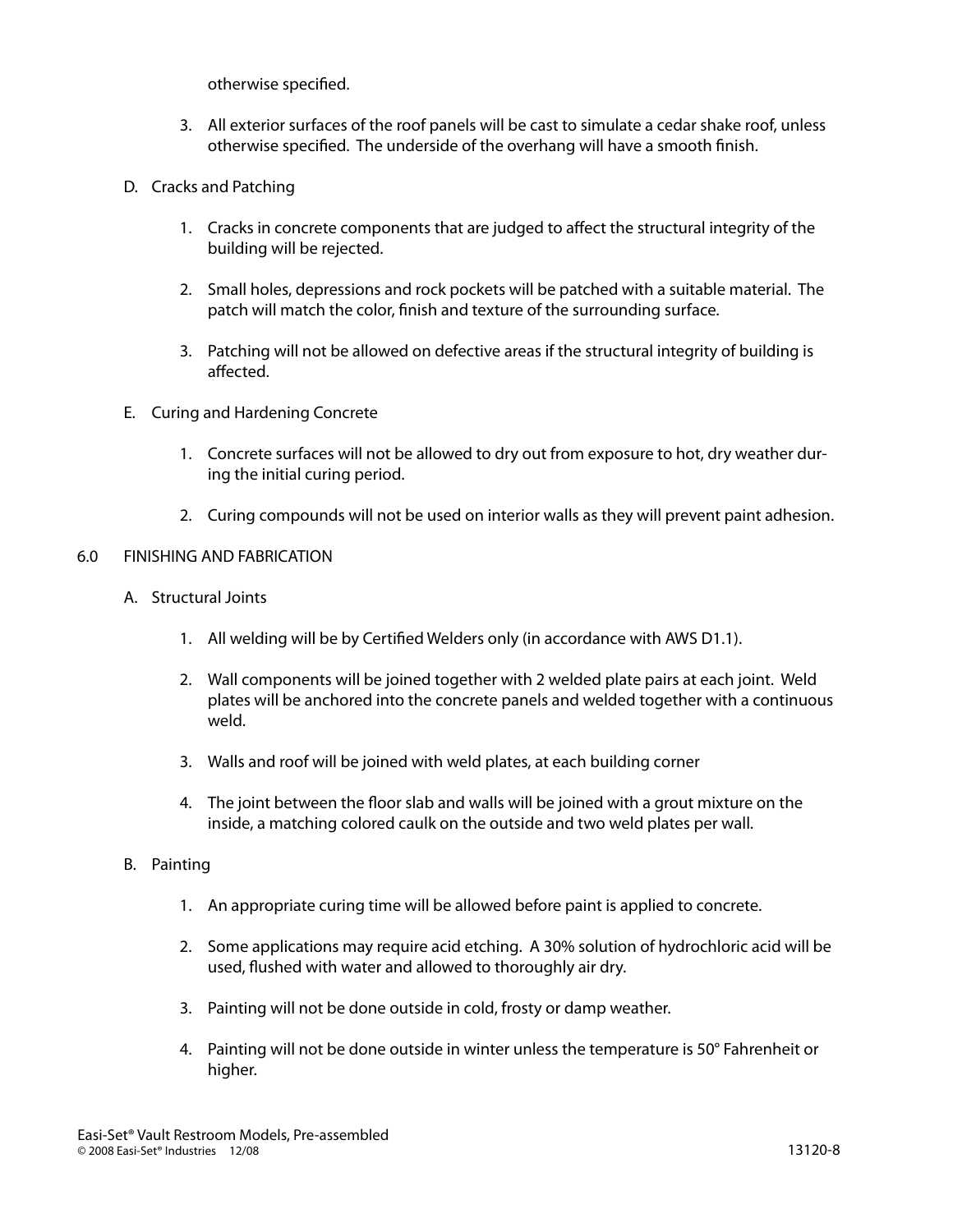- 5. Painting will not be done in dusty areas.
- 6. Schedule of finishes:
	- a. Inside concrete surfaces
		- I. Inside floors will be 2 coats of 2-part water based epoxy.
		- II. Interior walls and ceiling will be one coat primer/filler and 2 coats of white water based acrylic emulsion.
	- b. Metal surfaces both inside and out
		- I. 1 coat primer and 2 coats of enamel
	- c. Exterior concrete surfaces
		- I. Exterior slab will be 1 coat of clear sealer
		- II. Stained enhanced exterior walls will be 1 coat of pure acrylic water repellent penetration stain in the same color as the walls or roof followed by 1 coat of clear acrylic sealer.

# 7.0 QUALITY CONTROL AND INSPECTION

- A. Pre-pour inspection.
	- 1. Check all panel measurements including diagonals (must be within 1/4 inch).
	- 2. Check rebar spacing and clearance.
	- 3. Check location of all embeds.
- B. Concrete Testing
	- 1. The following tests will be performed on concrete used in the manufacture of toilets. Testing will only be performed by qualified individuals who have been certified ACI Technician Grade 1. Sampling will be in accordance with ATM C172.
		- a. The slump of the concrete will be performed on the first batch of concrete in accordance with ASTM C143. This slump will be in the 3"-5" range.
		- b. The air content of the concrete will be checked per ASTM C231 on the first batch of concrete. The air content will be in the range of 4%-6%.
		- c. The compressive strength of the cylinders will be tested to ASTM C39.
		- d. Test cylinders will be taken from each other batch.
			- 1 cylinder will be tested prior to removal of forms and must be at 2,500 psi or higher.
			- 1 cylinder represents 7 day strength
			- 2 cylinders will represent 28 day strength and must be 5,000 psi or greater.
- C. After Form Removal Inspection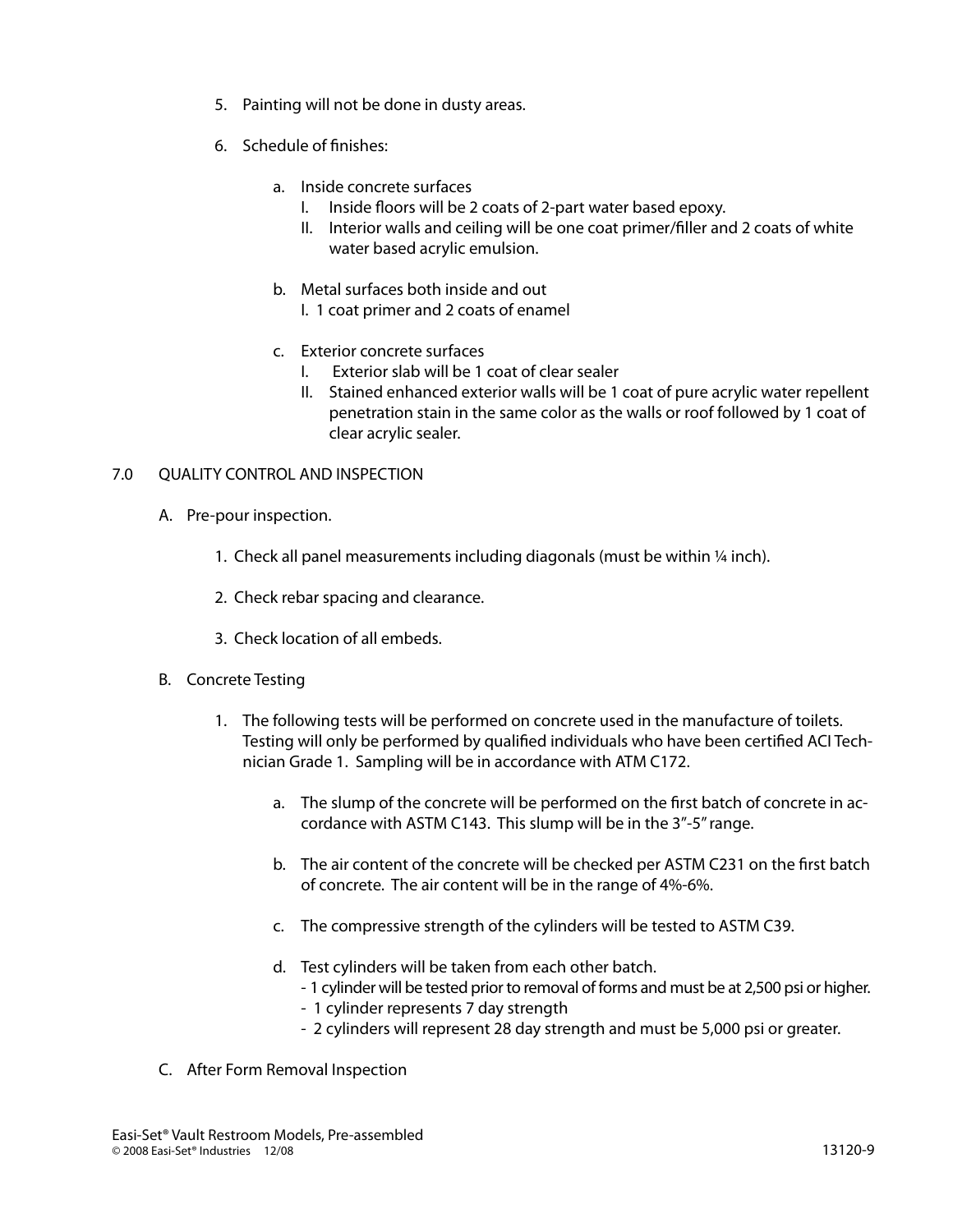- 1. Recheck panel dimensions
- 2. Verify that all embeds remained in place.
- 3. Look for all cracks or blemishes that may cause rejection.
- 4. Assure that panels are properly yarded and blocked.

#### 8.0 INSTALLATION

- A. Scope of Work: Work specified under this Section includes, unless otherwise noted, excavation, backfill and placement of precast concrete vault toilet.
	- 1. Optional Flush Toilet
		- a. All plumbing and electrical connections shall be made by licensed plumbers and electricians in the state where the building is installed.

## B. Materials

- 1. Bedding material to be sand or 3/8" minus crushed or screened aggregate.
- 2. Sealant between vault and toilet floor to be 1" x 1" Butyl Rubber Sealant.
- C. Location and Access to the Site: It is the responsibility of the customer to locate the vault toilet in area that provides safe and reasonable access for trucks and equipment.
	- 1. The area must be free of overhead or underground obstructions.
	- 2. Care must be taken to not place excavated material in the area where the crane must be positioned.
	- 3. Verify that bridges/culverts en-route to the site are rated for HS-20 loading.
	- 4. Deliveries may be delayed if road conditions are hazardous or unsuitable for normal trucks and trailers.
	- 5. Trucks must be able to reach the site under their own power.
- D. Excavation and Elevation
	- 1. Comply with all applicable OSHA Standards for excavation.
	- 2. The vault toilet requires a hole that is 8 ft wide and 16 ft longas long as measured at the bottom. Depth should be 4'-9" below desired finished floor elevation.
	- 3. Finish floor elevation will be 4-6 inches above natural grade measured at the front (entrance) of the exterior slab unless otherwise approved by the customer. The customer